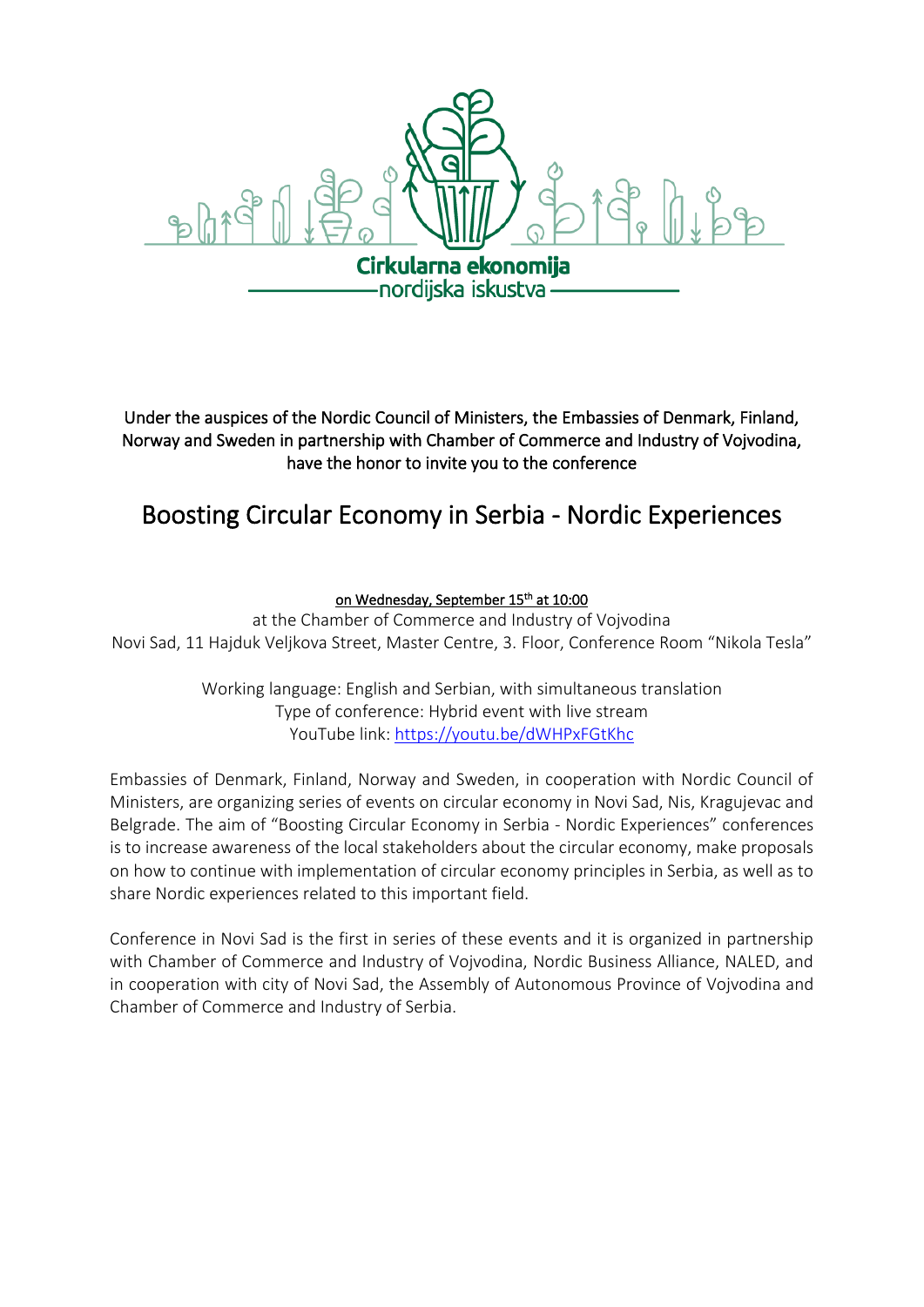# Agenda

#### 09:30 – 10:00 Registration

#### 09:45 – 10:00 Media statements

#### 10:00 – 10:30 Welcome speeches

Master of Ceremony – Ms. Iva Petrović, Executive Director, [Nordic Business Alliance](https://www.nba.org.rs/)

- Mr. Branislav Mamic, Association Secretary of the Chamber of Commerce and Industry of Vojvodina
- Mr. Ištvan Pastor, President of the Assembly of Autonomous Province of Vojvodina
- Mr. Miloš Vučević, Mayor of the City of Novi Sad
- H.E. Susanne Shine, Ambassador of Denmark
- H.E. Jørn Gjelstad, Ambassador of Norway

#### 10:30 – 10:45 Bio Waste Management in Serbia

Ms. Sandra Dokic, Assistant Minister - Sector for strategic planning, projects, international cooperation and European integration of the Ministry of Environmental Protection of Serbia

Status and plans for bio-waste management in Serbia.

#### 10:45 – 11:15 Norway – Bio Waste Management - Nordic Experiences and European Status

Mr. Jens Måge, Advisor at [Avfall Norge](https://avfallnorge.no/about-avfall-norge) and board member of the [European Compost Network](https://www.compostnetwork.info/)

Today most biowaste in Serbia ends up in landfills, most of them not sanitary. This represents a huge environmental challenge both locally, regionally and globally, but also a huge opportunity in the circular economy for cleaner and safer waste management, and also jobs and value creation in the circular economy. Biowaste management is a key enabler for renewal and innovation for the whole waste sector, with better separation and treatment of waste products, potential for reuse and material recovery (waste hierarchy).

Jens will be speaking on the benefits and how to manage biowaste, economic and regulatory measures, sharing Nordic experiences with separate collection and treatment methods for biowaste.

### 11:15 – 12:15 Panel "Systemic Approach to Circular Economy on National Level on the Example of Biowaste"

Moderator and contributor: Mr. Slobodan Krstovic, [NALED](https://naled.rs/en/sta-je-naled)

- 1. Mr. Jens Måge, Norwegian waste management expert
- 2. Ms. Winie Evers, Danish expert, Odense Waste Company
- 3. Ms. Aleksandra Vucinic, Head of Group for Circular Economy, Ministry of Environmental Protection
- 4. Mr. Igor Jezdimirović NGO Environmental Engineering Group, Novi Sad (active on CE, Coalition 27 member)

#### 12:15 – 12:45 Coffee break with snacks

#### 12:45 – 13:15 Denmark – Circular Economy in Odense and the Role of [Odense Waste Company](https://www.odensewaste.com/)

Mr. Michael Hansen and Ms. Winie Evers, Odense Waste Company)

Danish Waste Model – short movie on Danish circular economy (3min)

Waste management in Denmark is facing a paradigm shift, where waste schemes change from being developed by the municipalities to national schemes which are aligned towards increased recycling; reuse and with a focus on circular economy. This leads to new requirements on the municipalities' waste schemes, with focus on the role to not only increase sorting and recycling, but also to reduce waste and reuse more.

Michael and Winie will be speaking about how the new Waste Plan puts this paradigm shift into practice, sharing cases on organized recycling and reuse; collaboration with NGO's, and innovation collaboration with start-ups.